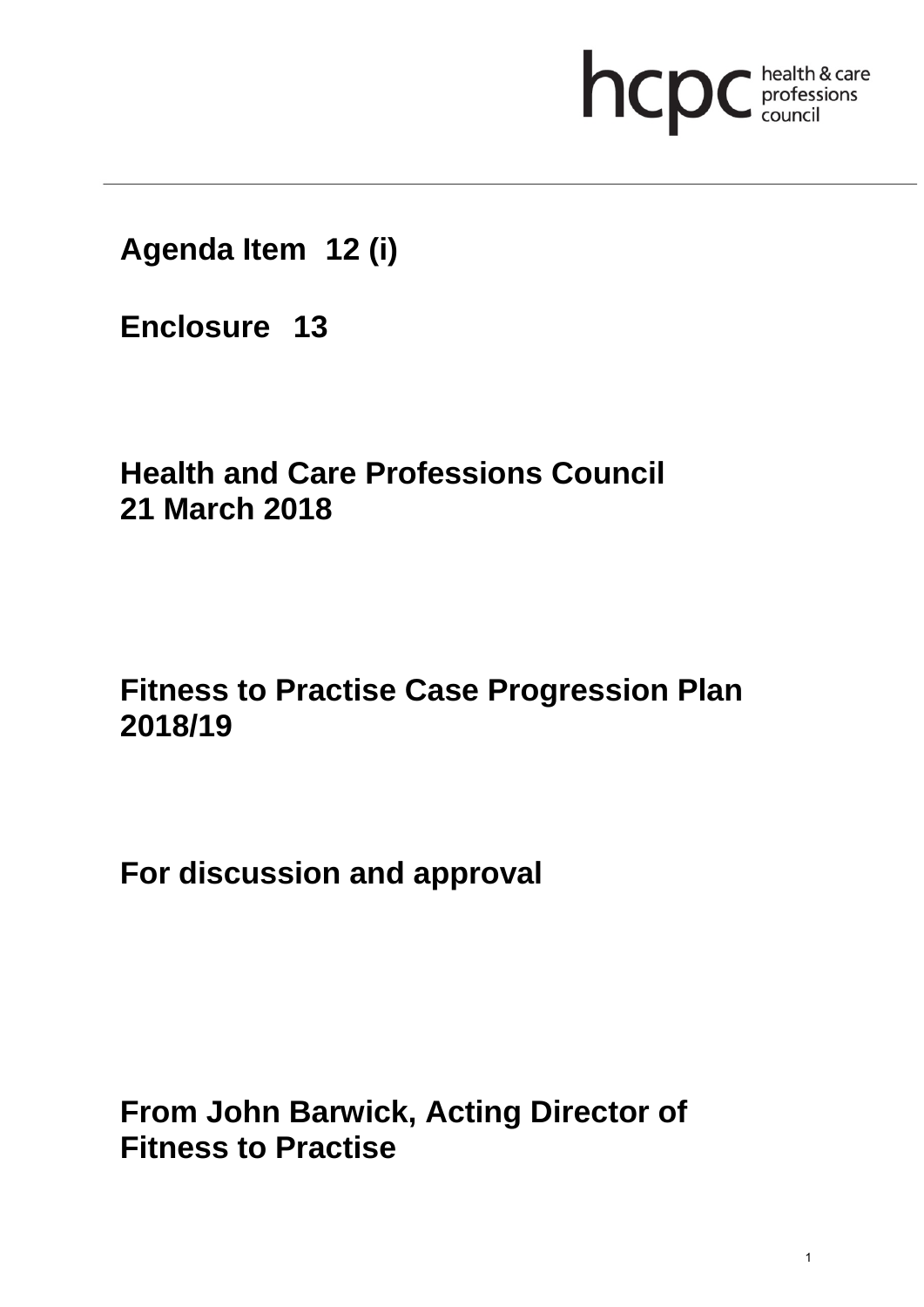Council, 21 March 2018

# FTP Case Progression Plan 2018/19

# **Background**

The Professional Standards Authority concluded that we had not met standard six of the fitness to practise Standards of Good Regulation in our performance review for 2016/17. Within their report, the PSA indicates that if we achieve a similar position, in terms of timeliness and case progression, as we did in 2014/15, we would again meet this standard 6.

hcpc

professions<br>council

Careful analysis has been undertaken by the case management function Heads to identify what needs to be achieved in order to meet Standard 6. An additional budget of £250,000 was made available and the attached paper outlines options to improve our overall case progression and timeliness. These options will operate alongside and test other initiatives, aimed at improving our case progression and timeliness, that have been set out in the FTP Improvement Plan.

Standard 6 reads: fitness to practise cases are dealt with as quickly as possible taking into account the complexity and type of case and the conduct of both sides. Delays do not result in harm or potential harm to patients and service users. Where necessary the regulator protects the public by means of interim orders.

The paper has been reviewed and supported in principle by the Executive Management Team prior to submission to Council

# **Decision**

Council is asked to note and agree the approach outlined in Appendix 1, including the preferred option 2 for Groups 2 and 3.

#### **Resource implications**

• These are outlined in appendix 1. In summary, an additional temporary team of three case managers led by the current Case Reception and Triage Team Leader is proposed coupled with (the preferred option) of outsourcing the management of cases in Groups 2 and 3.

# **Financial implications**

• The targeted case progression interventions outlined in the case progression plan have been costed at £250,000 and is reflected in the proposed budget for 2018/19.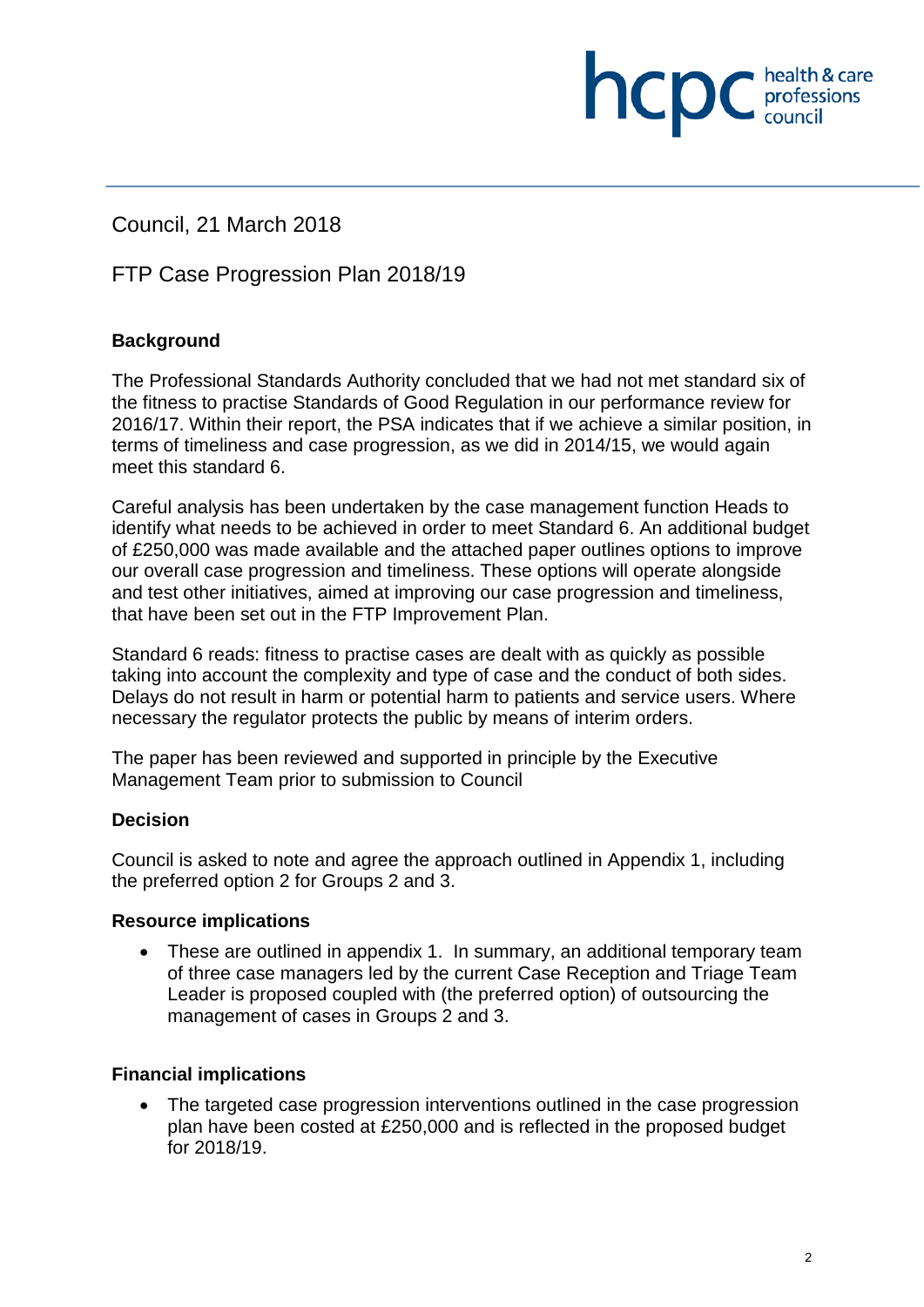# **Appendices**

Appendix 1 – FTP Case Progression Plan 2018/19

# **Date of paper**

**9 March 2018**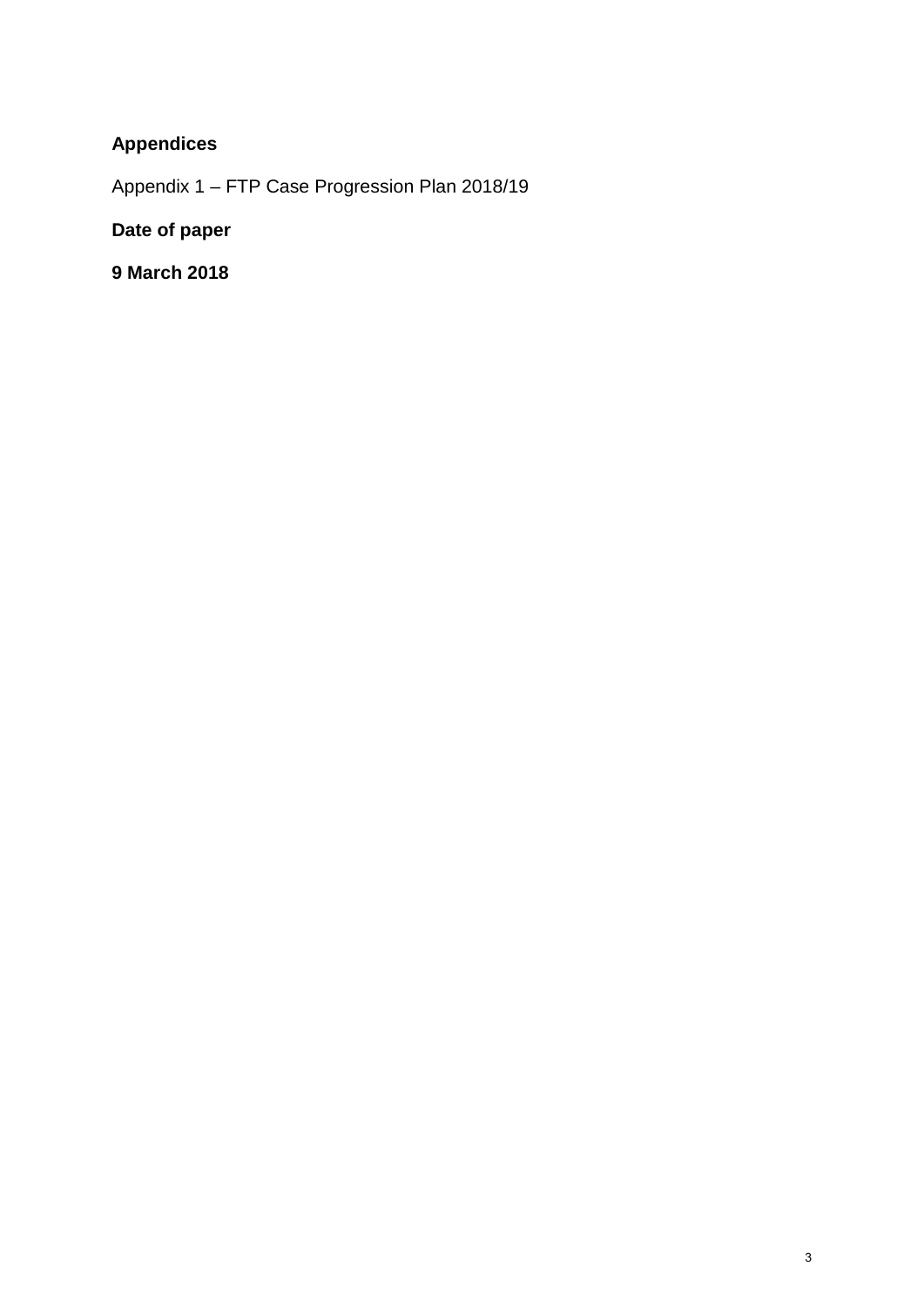# **Appendix 1: FTP Case Progression Plan 2018/19**

- 1. This paper outlines for Council:
	- our current position on case progression timeliness
	- an indication of where we believe we need to be in order to meet Standard 6 of the PSA's Standards of Good Regulation
	- outline options to help to achieve this, with estimated costs for a number of targeted case types.

#### **Current position (based on data as at end of January 2018)**

- 2. As at end of January 2018, we had:
	- a total of 1,893 open active fitness to practise cases, with around 200 new complaints received per month
	- 79% (1,501) at pre ICP stage of the process
	- 21% (392) at post-ICP stage
	- 17% (327) aged between 8-12 months
	- 20% (388) aged between 13-24 months
	- 7% (126) older than 24 months

#### **What we provide to the PSA**

3. We report on our case progression timeliness to the PSA on quarterly basis. This includes both reporting on the time it has taken for cases to be concluded at specific stages of our fitness to practise process and a snapshot of the volume of cases that fall within the + 12 month age categories. The data we have provided year to date is:

|                                                           | Q1  | Q2  | Q3  |
|-----------------------------------------------------------|-----|-----|-----|
| Number of open cases > 52 weeks                           | 351 | 374 | 394 |
| Number of open cases >104 weeks                           | 89  | 86  | 85  |
| Number of open cases >156 weeks                           | 50  | 45  | 43  |
| Median weeks from receipt to ICP decision                 | 33  | 42  | 38  |
| Median weeks from ICP decision to final Panel<br>decision | 52  | 46  | 51  |
| Median weeks from receipt to final Panel<br>decision      | 87  | 92  | 90  |

4. The median age is only calculated for cases that conclude at the relevant stage of the process (i.e. ICP or final hearing). It does not include cases that are open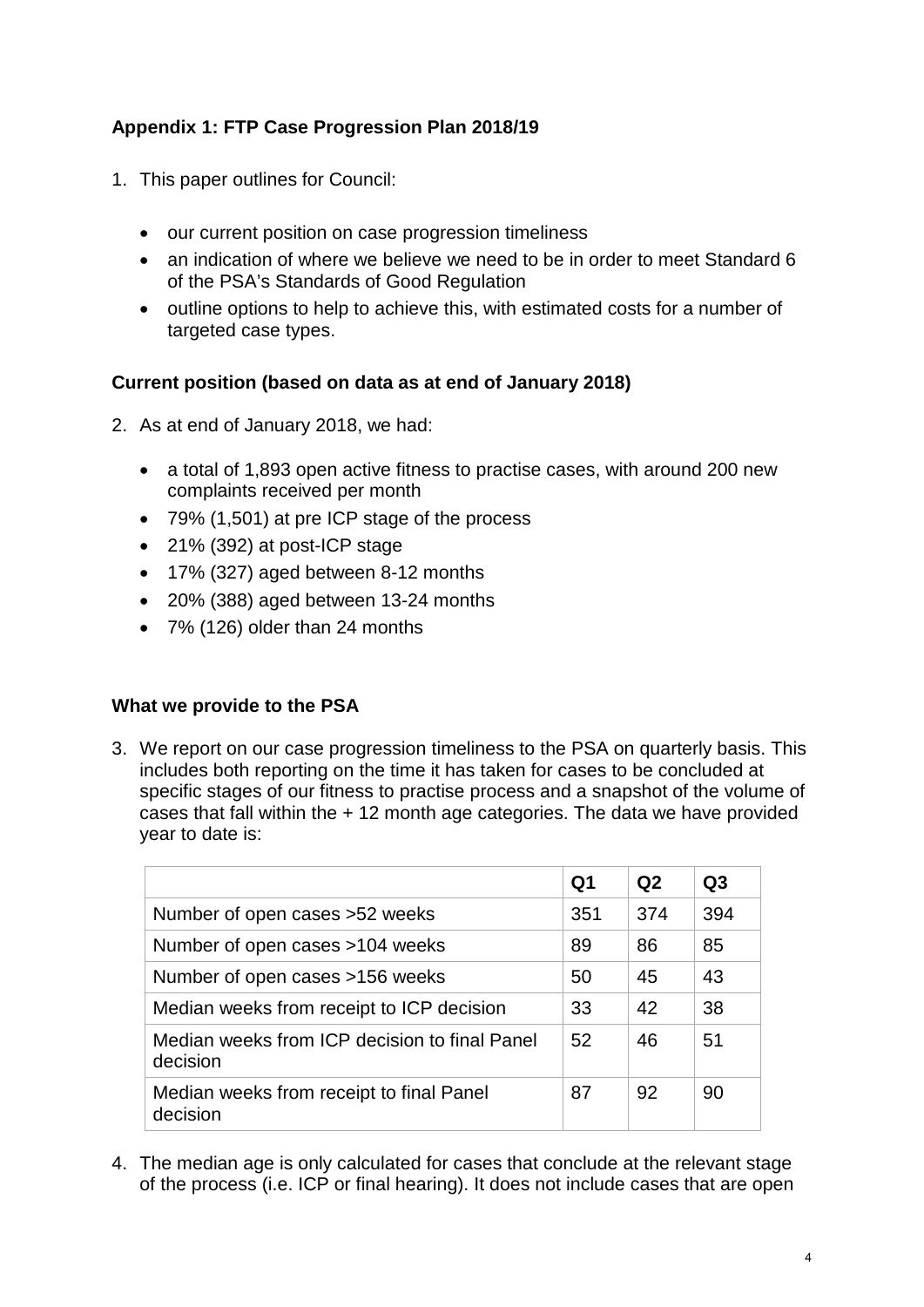in the system, but have yet to conclude. An increase in this number therefore demonstrates that older cases are concluding. A focus on concluding our older cases in order to bring down the age of the open case load, will generate an increase in the median age of concluded cases, and should be seen as a sign of progress with managing the oldest cases. Whilst there is demonstrable progress in targeting the oldest cases at conclusion, the number of older open cases is also increasing.

#### **Where we need to be**

- 5. PSA, in this year's performance report say 'although the data records that there have been improvements since last year, timeliness is worse in all areas than in 2014/15'. This suggests that if we achieve a similar position to 2014/15 we would again meet Standard 6.
- 6. The table below demonstrate where we were in 2014/15 compared to where we are at end of Q3 2017/18.

|                                                           | 2014/15 | 2017/18* |
|-----------------------------------------------------------|---------|----------|
| Number of open cases >52 weeks                            | 378     | 394      |
| Number of open cases >104 weeks                           | 80      | 85       |
| Number of open cases >156 weeks                           | 14      | 43       |
| Median weeks from receipt to ICP decision                 | 33      | 38       |
| Median weeks from ICP decision to final Panel<br>decision | 39      | 51       |
| Median weeks from receipt to final Panel decision         | 73      | 90       |

\*end 2017/18 Q3 figures

# **The options**

- 7. The fitness to practise process, and the progression of cases within it is complex. Cases will continue to enter the process at a rate that is not within our control – around 200 per month - and they can only be closed when it is appropriate to do so. Cases will stall for numerous reasons, which can be outside of our control (for instance, the conclusion of complex Police or employer investigations). Additionally, cases can be linked to other cases, and the progression of one case becomes dependent on the progression of all of the linked cases. There is also a need to manage the flow of cases through each stage in order to ensure that we remain within our financial and human resource constraints.
- 8. Putting us back into a position that is similar to that in 2014/15 will require a number of interventions, which have been captured in the FTP Improvement Plan. These targeted interventions have been formulated following a careful analysis of our current case load, and the longer term impact that will be gained by different approaches. This paper is intended as a summary and the details of the analysis can be explored further in discussion if required.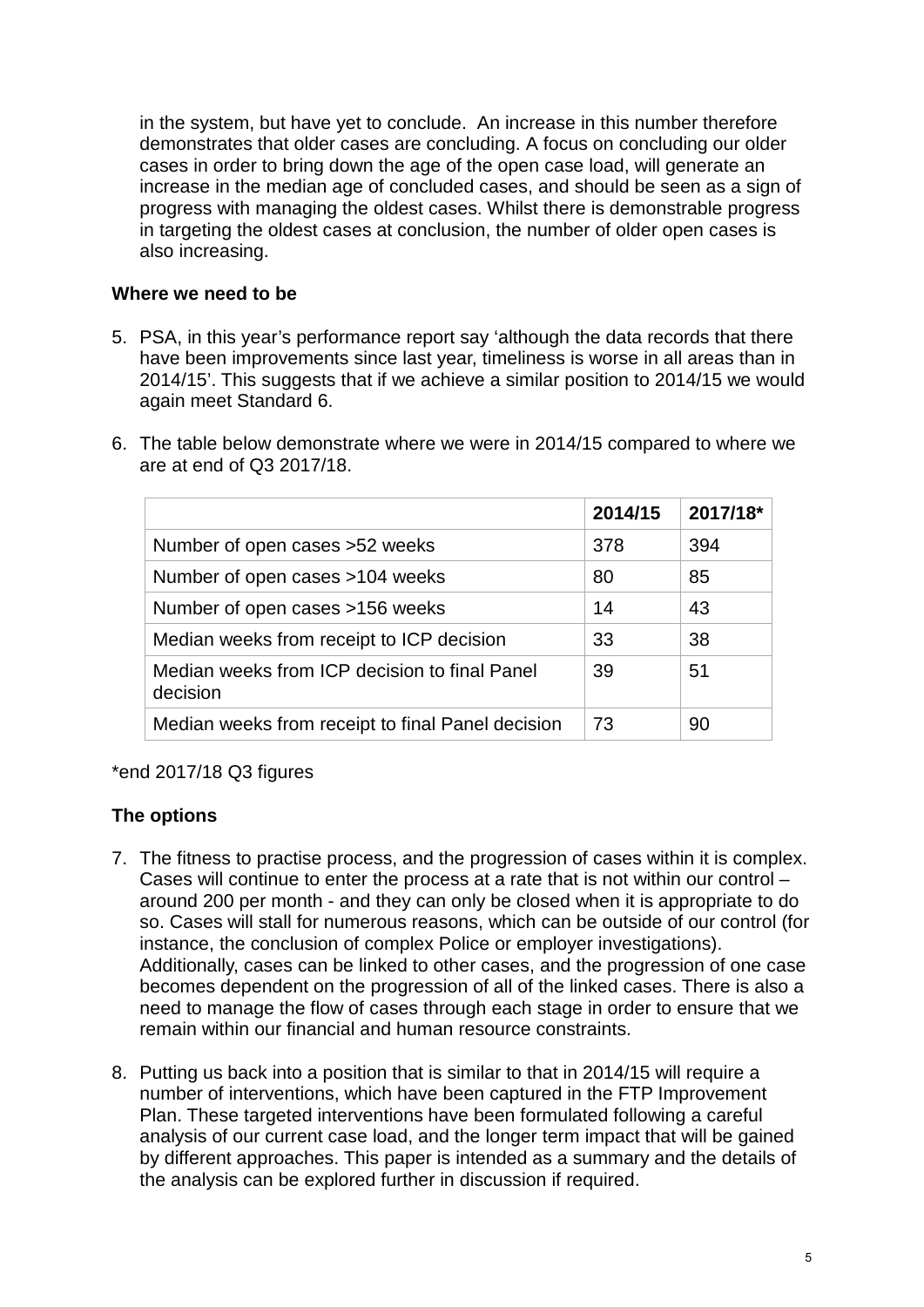- 9. There is not one single solution to the issues described. As such, we have identified four key parts of the process that contribute to an overall improvement, and not send a ripple effect through the process that destabilises financial or resource plans.
- 10.As the FTP process is a series of process points (as set out in our Order), the aim is to manage cases to their final decision making point as quickly as possible, but maintaining the required quality. For instance, once received, a concern may pass through an assessment of whether it meets HCPC's Standard of Acceptance; then whether the registrant has submitted evidence about the circumstances of the matter; then whether the case meets the relevant test of "case to answer"; then further investigation, scheduling and consideration in a hearing. Delays in each stage can be cumulative. However, freeing up of one delay can also free up the case to a rapid conclusion, even if there are further stages of consideration.
- 11.The options proposed should result in the speedier progression of some cases through all stages of the fitness to practise process as well as a reduction in the number of aged cases. They will also provide for the testing of these new or enhanced ways of working, so that we can measure the impact, which will provide us with rich data for future and longer term planning around case progression. A further benefit would be a reduction in the caseload across Case Reception and Triage (CRT) and Investigations (INV) teams, that would allow them to focus on the remaining cases outside of this approach.
- 12.We anticipate that if any or all of these approaches have a positive impact, they could be scaled up and applied to other similar cases.

# **Outline action plan**

- 13.Through analysis of the current pre-ICP caseload and using recognised operations management techniques, we have identified four groups of cases in which we propose a different approach: These are cases:
	- at the very earliest stage of the process and so with the CRT team which could be assessed more rapidly and either closed or transferred to the INV team for enhanced investigation (*Group 1*);
	- that have met the Standard of Acceptance (SOA) and have slipped outside optimum case timeframes but could be brought back on track with more intensive management (*Group 2*);
	- that have missed length of time measures and still require detailed work to get them to ICP so would benefit from more focused attention (*Group 3*);
	- older than 24 months since receipt, which are numerically few  $(20 25)$  but need regular scrutiny to mitigate reputational risk (*Group 4*).
- 14.Concentrating on these four groups requires a mixed approach and differing skills. The proposed approach should demonstrate improvement, including to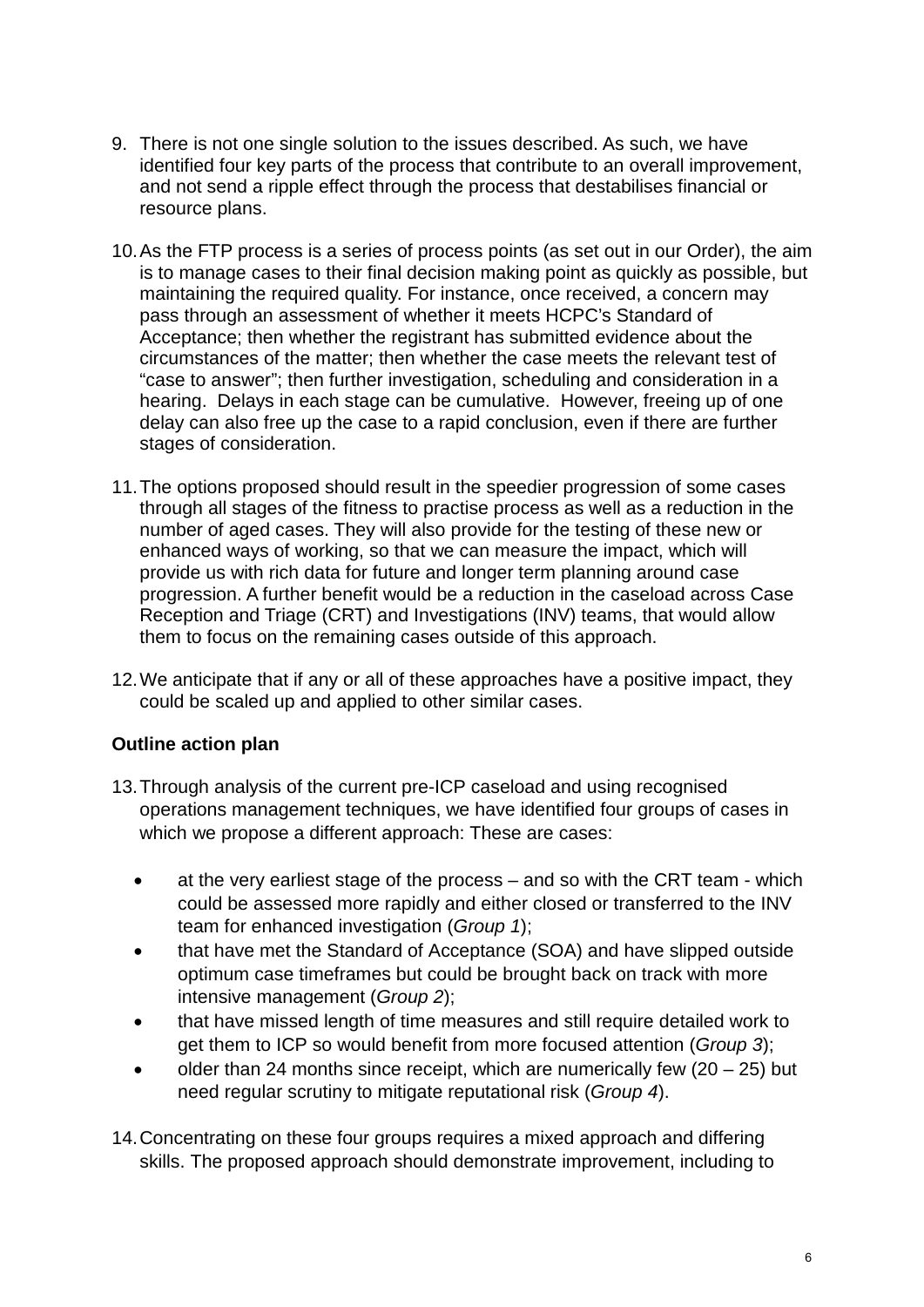length of time but also to quality, across a sample of around one third of the open caseload. Additional resources allocated to these groups would allow the team members working on the remaining cases to have more focus, and therefore greater engagement with their cases. This would improve morale in the teams and provide less complex management of competing priorities. From recent staff exit interviews, we think this would also improve employee retention. The mixed approach we propose is:

- *Group 1:* an additional team of three temporary Case Managers (CMs) with smaller caseloads (35 each rather than 45) and led by the existing CRT Team Leader - to enable retention and management to conclusion of likely case closures beyond the eight week point at which they would currently be transferred to INV. This should increase the volume of closures completed by CRT from 35% to around 85%. Retaining most closure decisions within CRT will: test what skills are needed for autonomous decision-making in a triage setting (a part of FTP Improvement Plan activity); help demonstrate to PSA robust and consistent application of the SOA (a key concern from the 2016/17 Performance Review); and release INV resource to focus on the enhanced investigation of cases that meet the SOA (also a PSA concern).
- *Group 2:* either an additional team of four temporary CMs with significantly smaller caseloads (15 each) supervised by a temporary Team Leader (probably an acting-up experienced CM) and supplemented by additional external legal advice – **or** (our preference) outsourcing to an external provider (see *Group 3* below*)* with the aim of intensive management of an initial 25% sample of cases (around 60) that have slipped just outside the optimum case expectation – ie that 75% of allegations should be sent to registrants within six months of receipt of the concerns by HCPC. We would prioritise the higher risk cases for selection. The objective would be to bring these cases back on track to meet the overall 17 months end to end optimum time. Existing INV resource would be freed to focus on ensuring newer cases are progressed to the point of the allegation being sent within the six months optimum.
- *Group 3:* outsourcing to our existing legal providers and/or to other providers - management to ICP of a sample of the, more complex and intractable, older (ie 9+ months) cases. The focus would be on identifying and addressing barriers to progression and assuring the quality of allegations, thereby reducing adjournments at ICP and, again, releasing INV CM resource to concentrate on keeping the newer cases on track. *[Because outsourcing would bring some extra benefits (see below) – including overcoming the challenges of recruiting, retaining, accommodating and managing significantly more temporary staff – our preference would be to outsource both Groups 2 and 3, albeit not necessarily using the same provider for both.]*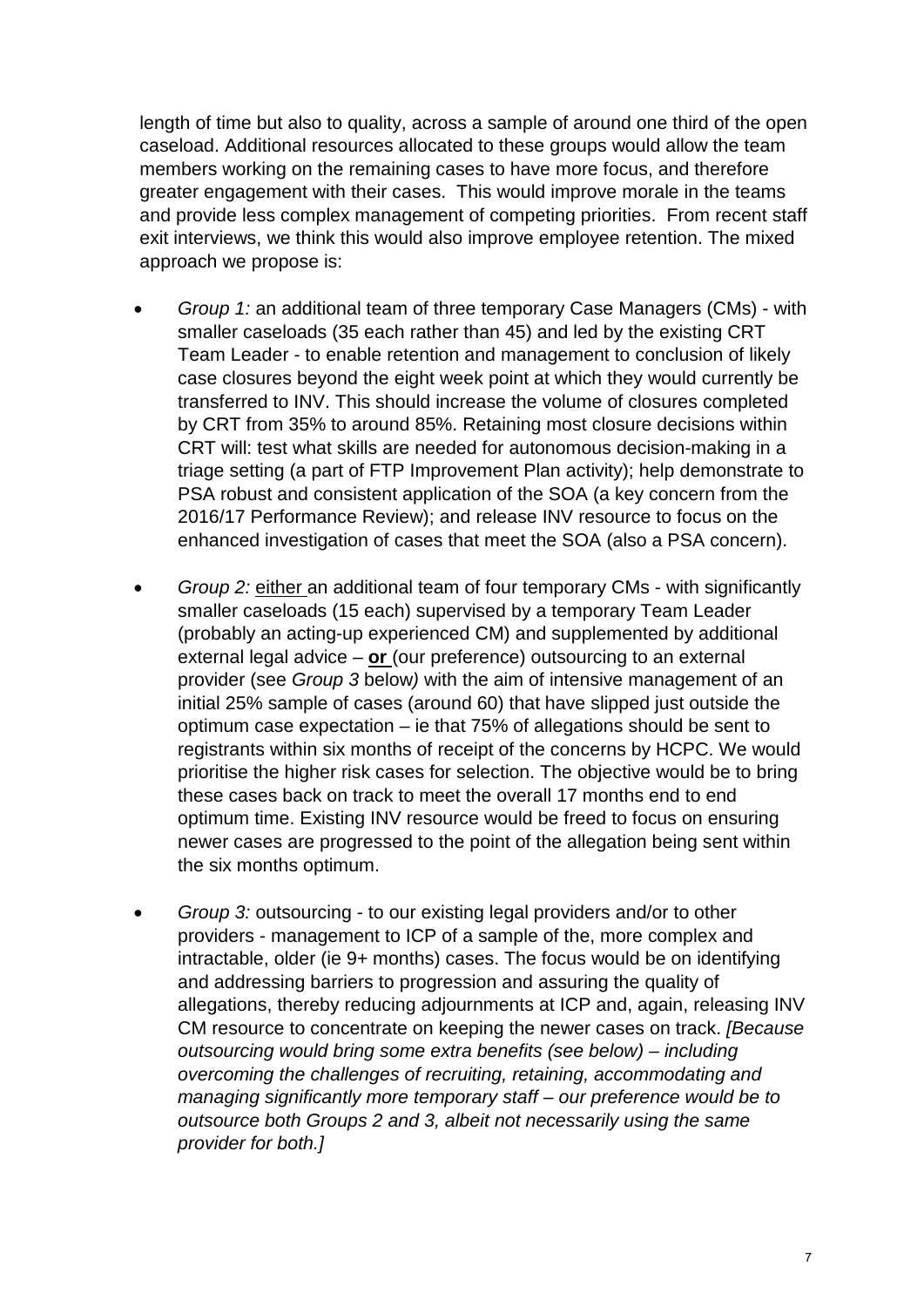- *Group 4:* included for completeness but the oldest cases are already being addressed through enhanced senior management scrutiny and use of our monthly case progression review meetings. Going forward we will apply any lessons learned from the pilot on how cases might be better managed earlier in the process to prevent their getting old and also consider whether they should be reported differently.
- 15.We propose to operate these approaches for at least six months to ensure evaluation is meaningful. It will only be when the allegation is sent and the ICP then consider the case that we will see the impact on quality and length of time.
- 16.We have considered and discounted any external outsourcing of the earliest stages of case management, due to the short duration of the stage, and the complexities of management oversight. As such, Group1 cases would be managed in house. We believe that the proposed outsourcing approach in Group 3 to be preferable to Group 2 because:
	- We have a number of vacancies and temporary Case Managers in FTP currently. Adding more temporary workers requires more training and induction, and therefore requires a greater management resource. More temporary team members can dilute the experience pool of the team overall, and make management more complex.
	- There is a risk that temporary Case Managers may not be available, or may not remain in post for the duration of the pilot approach. Changes in staffing introduces lag times to complete the work, makes consistency of application or evaluation of the approach more difficult, and requires repeated induction and training.
	- Hosting more temporary workers requires available desk space and equipment, or requiring existing team members to work from home. This may have an effect on morale of the existing FTP team members.
	- External suppliers may be willing to try new ways of working, and may have focused delivery on complex case skills. They may also have a range of skills (from legal to non-legal trained personnel) that work in existing teams. This would prevent us having to develop these team relationships at the same time as progressing cases.
	- Having cases sent as a package with clear deliverables means the supplier manages the risks associated.
	- Having external input or review of cases either validates our existing approach, or provides further assurance to PSA that we are escalating cases appropriately.
	- If a supplier does not deliver, we can change them. Working with one or more suppliers can road test new approaches, which will in turn inform the tender exercise and scope for external legal services that we need to complete by Christmas 2018.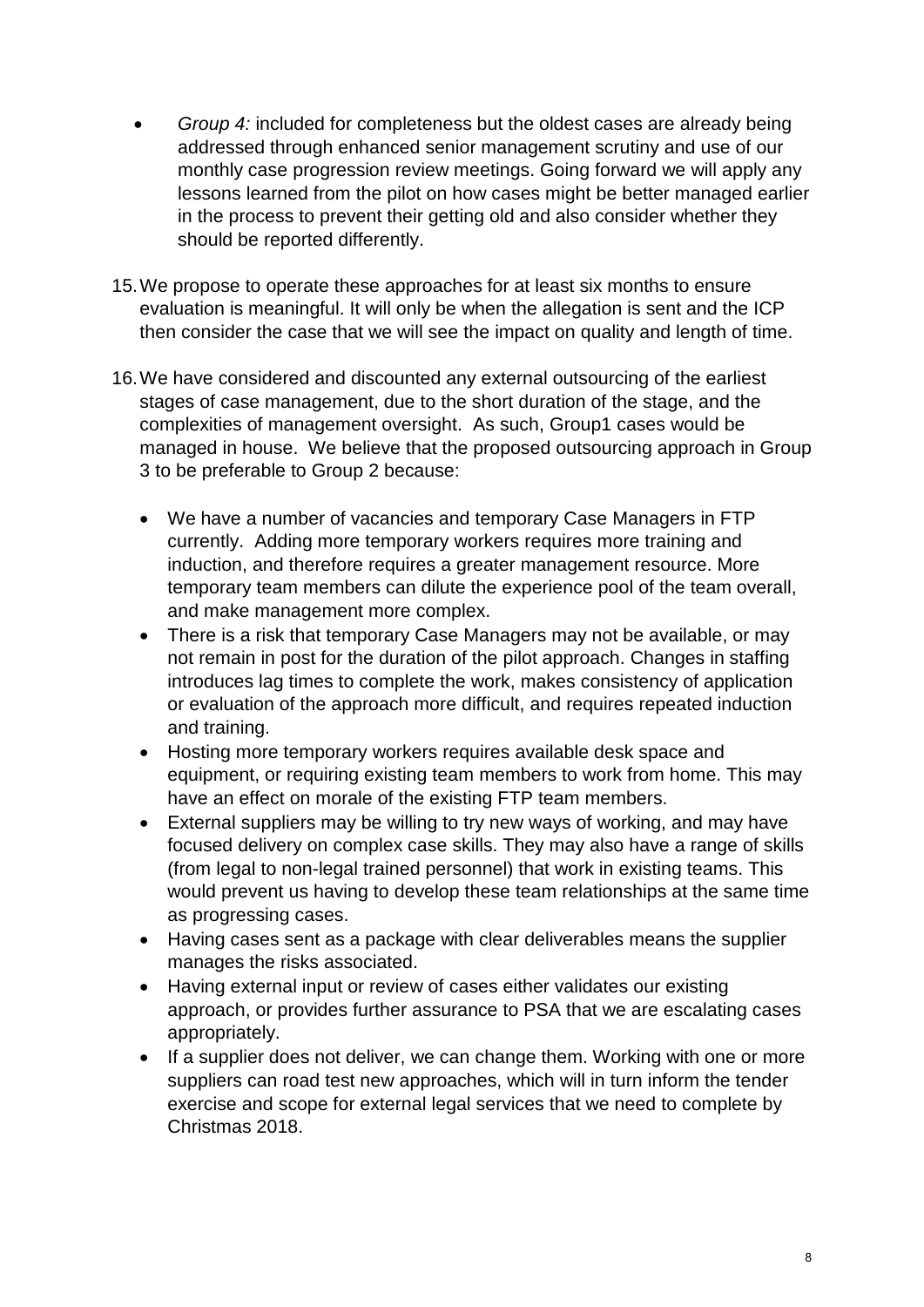# **Costs**

17.The approach set out has been formulated to fit within the additional budget of £250,000 which has been made available and breaks down as follows:

Group 1 – £84,000

- Three temporary CRT Case Managers for a six-month period £75,000
- Extension of the contract for the current CRT Team Leader £9,000

Groups 2 and 3 (option 1: in house model) – **£165,000**

- Four INV Case Managers for a six-month period £100,000
- A dedicated manager for a six-month period £35,000
- Additional external legal support on site for approximately two days per week (totalling 200 hours and based on £150 per hour) – £30,000

Groups 2 and 3 (option 2: outsourced model) – **£165,000**

- Additional external legal support on site for existing case teams, for approximately two days per week (totalling 200 hours and based on £150 per hour) – £30,000
- Based on a total of 900 hours to complete the investigation of 60 cases £135,000

# **Benefits and likely impact on length of time and progression**

- 18.The benefits of these approaches (all of which relate to the Improvement Plan) include:
	- Testing new ways of working
	- Informing the skills needed for the different work streams going forward
	- Reassessing CMs' caseload capacity
	- Improving to quality
	- Reducing length of time.
- 19.It is difficult to assess the exact impact on the length of time savings, as the length of time is only calculated when the case concludes. We would therefore need to know which cases we would target; their current age would then be known, and a projection of how long to conclude the work could be made. However, we know that a number of the oldest cases are delayed for legitimate reasons, and no intervention will progress them.
- 20.To estimate the impact, we have applied some statistical modelling and assumptions to each group. Our main assumption is that within each of the 4 target groups, we would focus and draw on the cases that are within the 5<sup>th</sup> to 85<sup>th</sup> percentile. Our reasoning is that the oldest 5% will be complex and beyond our control. Additional efforts would not change this. Similarly, the youngest 15% do not contribute significantly to the length of time, and are able to progress at the expected rate.